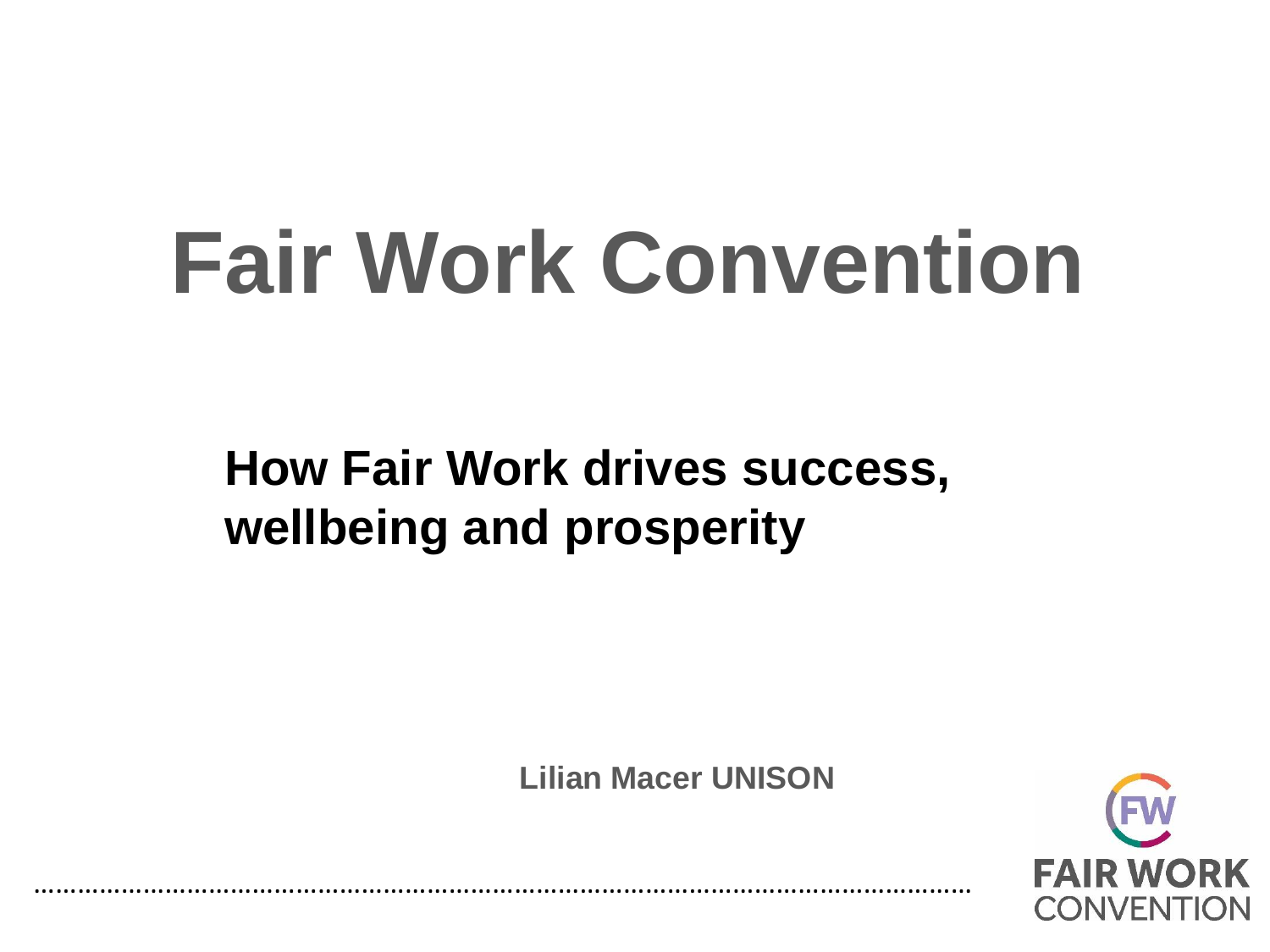#### Fair Work Convention

• The Fair Work Convention (FWC) introduced the Fair Work Framework in March 2016.

• The development of the Framework was informed by a broad range of consultation, representations and engagements.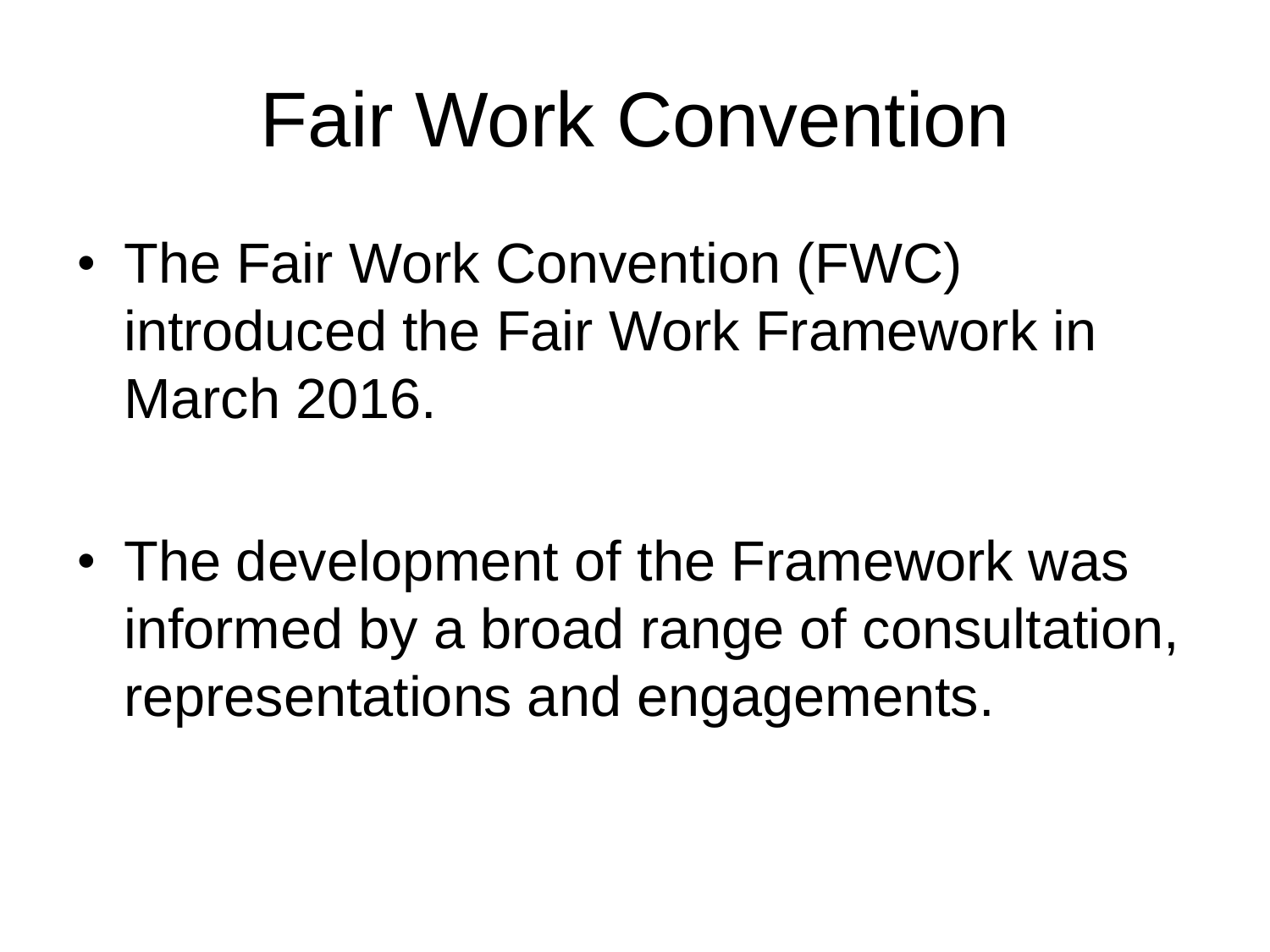## The Fair Work Framework

Our vision is that,

by 2025, people in Scotland will have a world-leading working life where fair work drives success, wellbeing and prosperity for individuals, businesses, organisations and society.

…………………………………………………………………………………………………………………



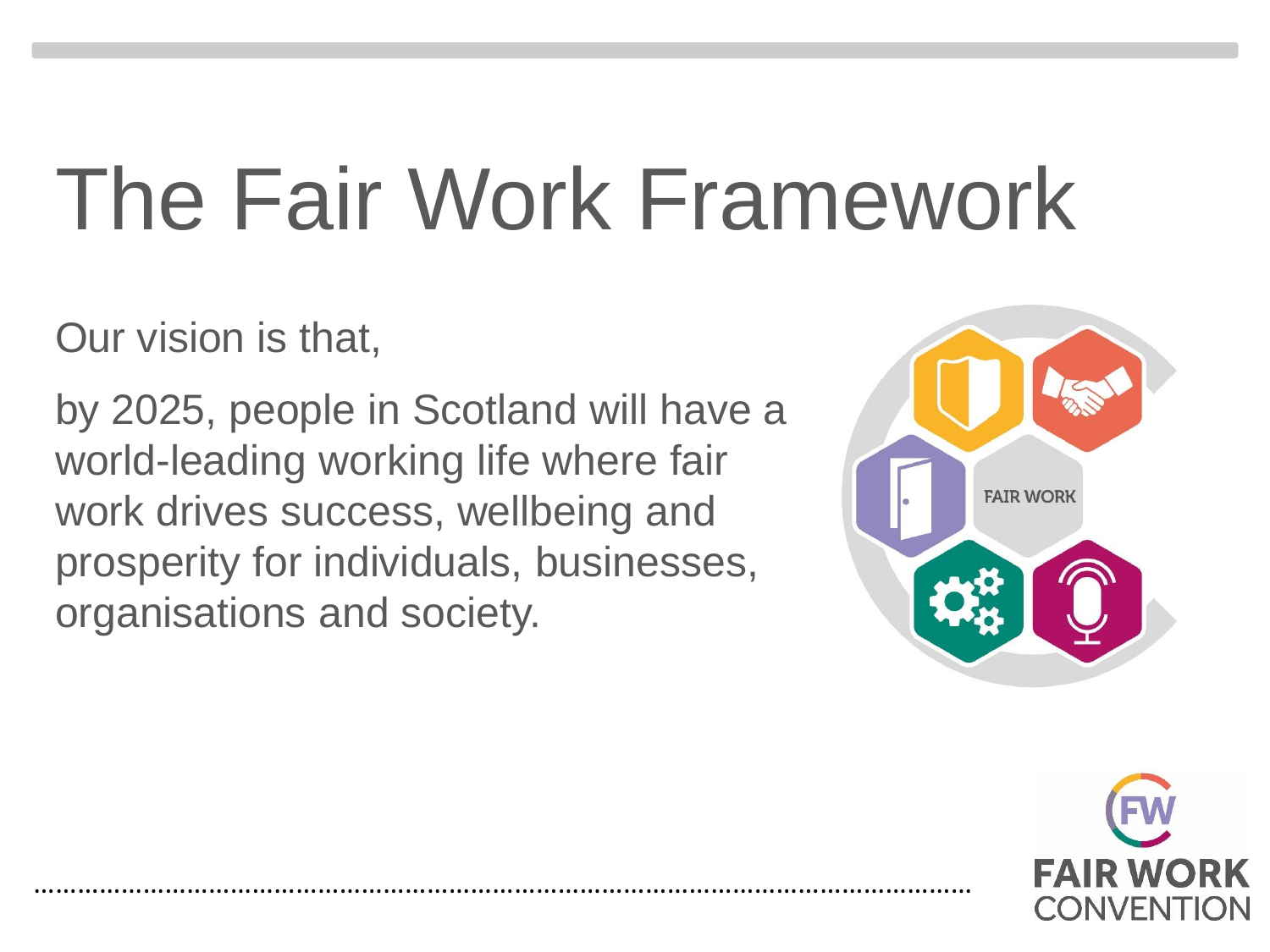## 5 dimensions of fair work

…………………………………………………………………………………………………………………

- Effective voice
- Opportunity
- Security
- Fulfilment
- Respect



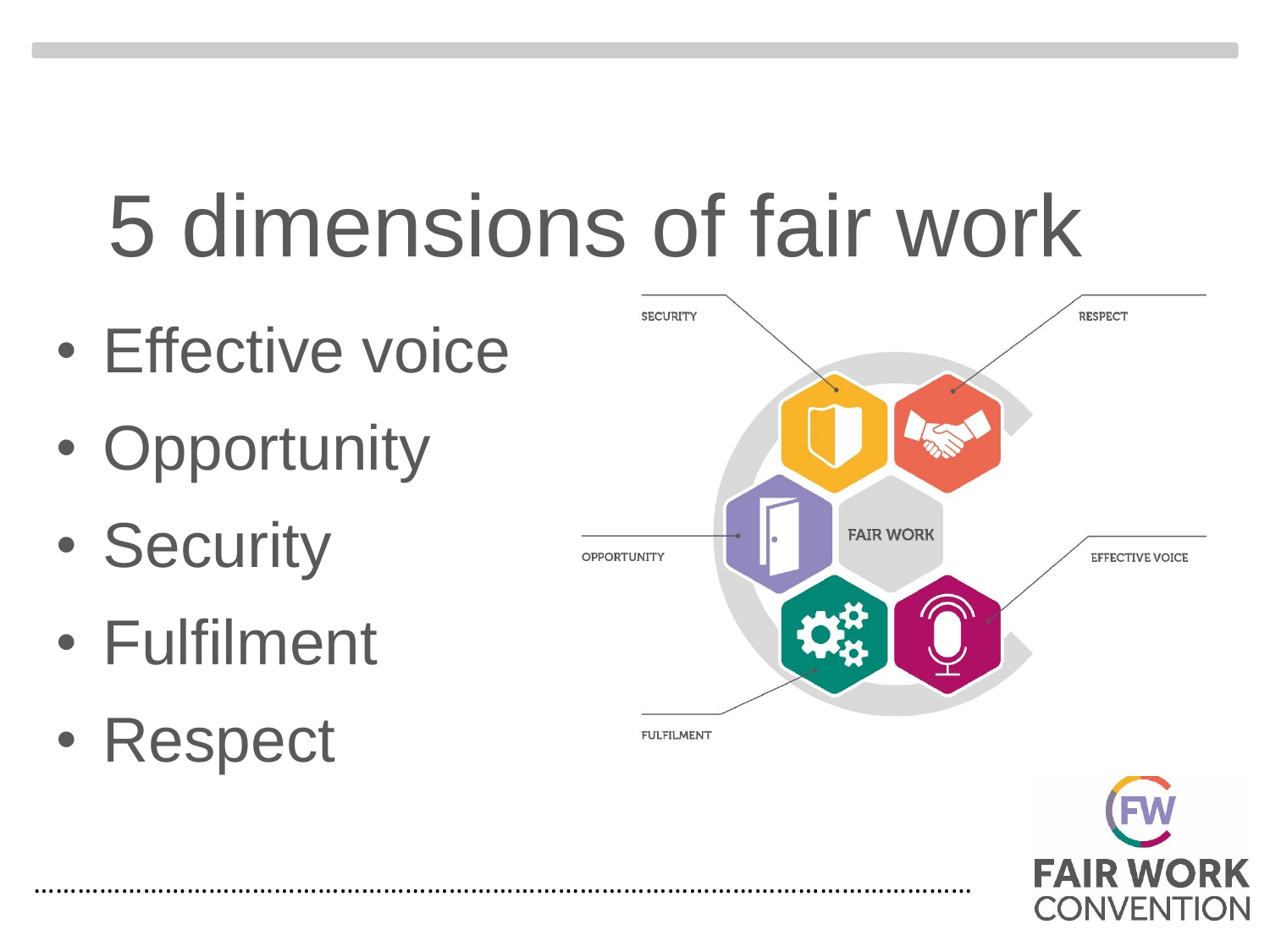### One recommendation:

…………………………………………………………………………………………………………………



that organisations deliver fair work that provides effective voice, opportunity, security, fulfilment and respect

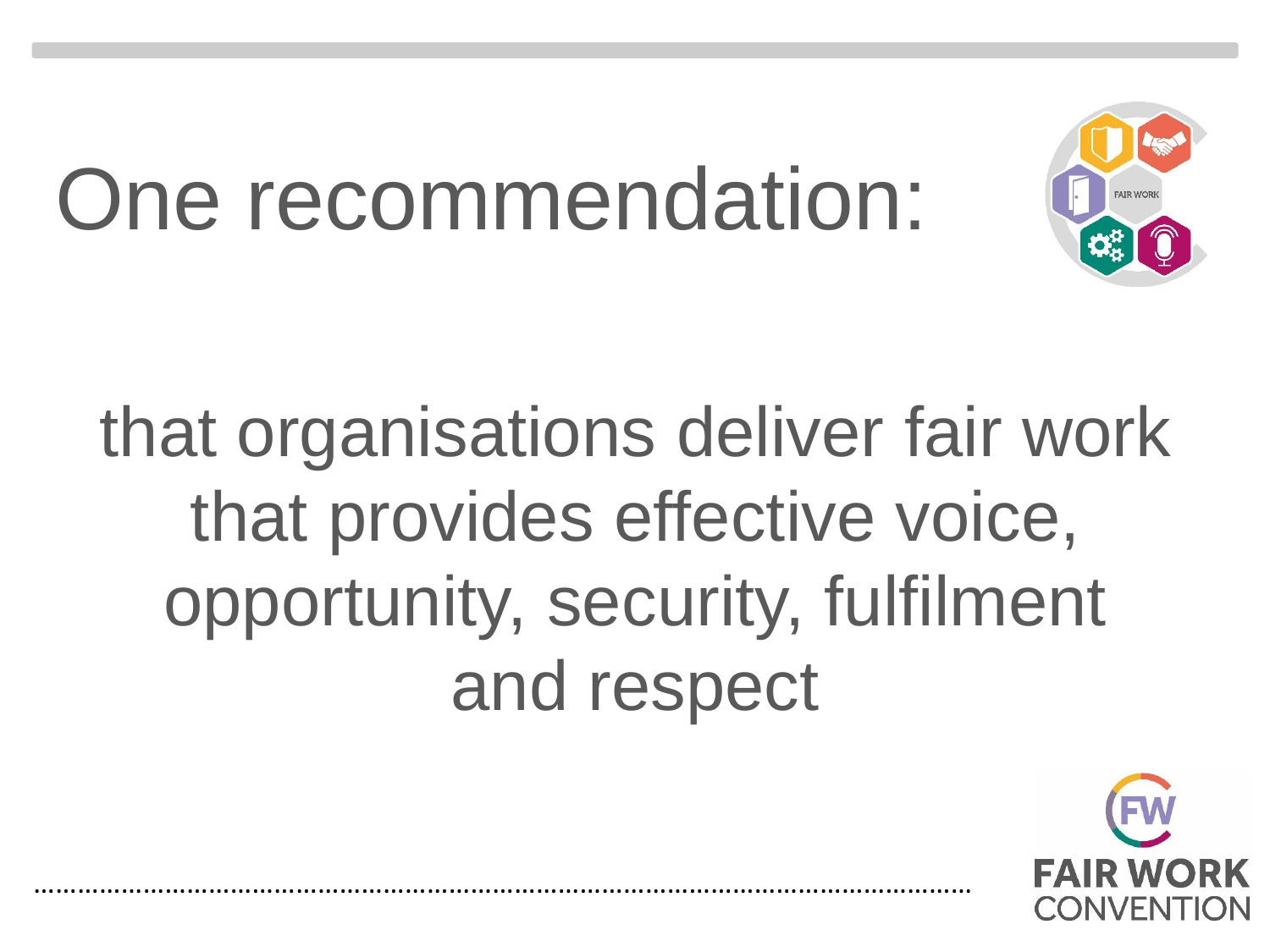### Next Steps

- Agree Measurements of Success in Each of the Dimensions
- Trade Union Modernisation Fund
- Advise on the Employment Tribunal System in Scotland
- Establish an Oversight Group for Social Care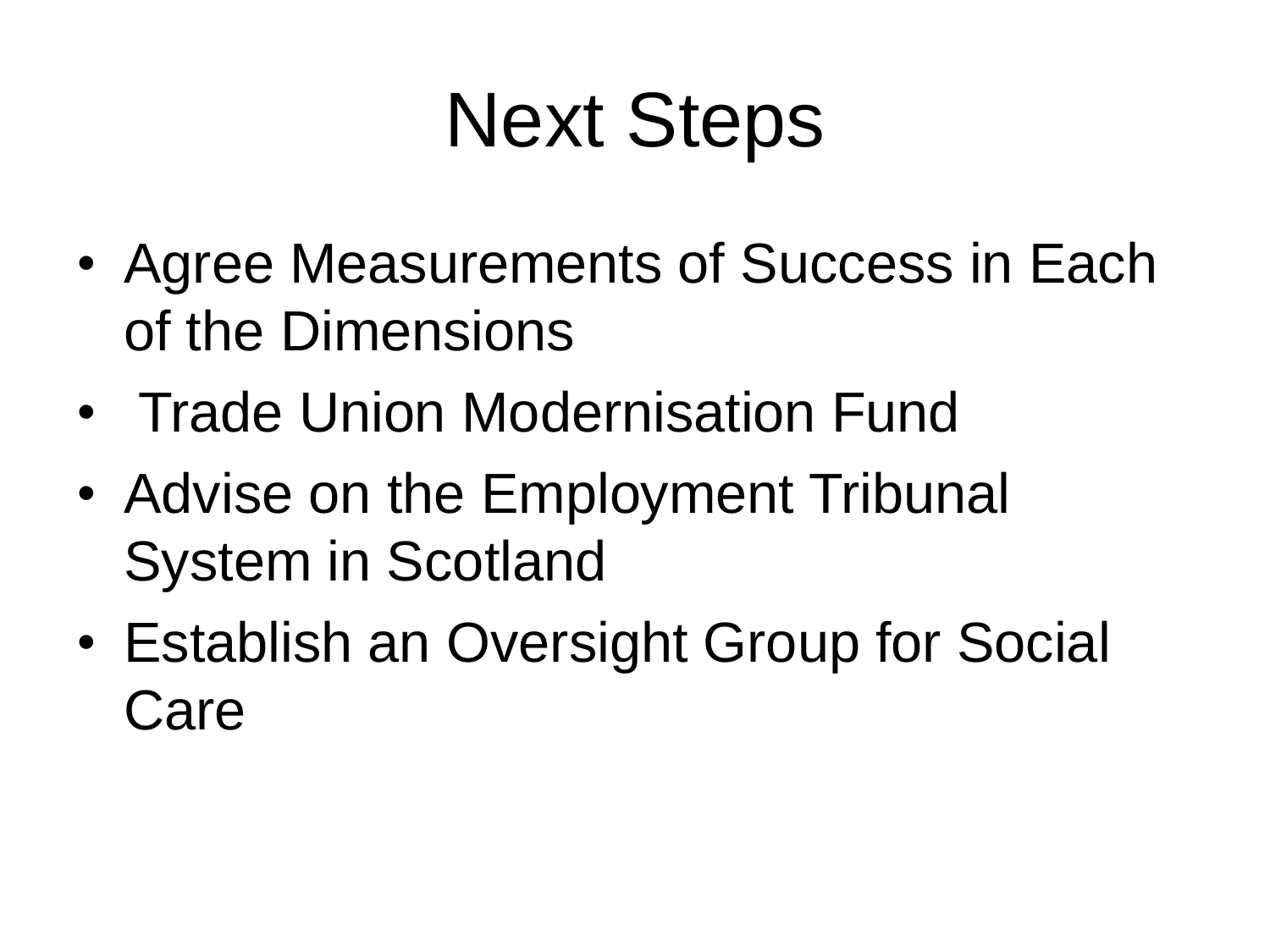#### Next Steps

• So How Can You/We Make a Difference

• Health and Social Care Integration

• Public Sector Procurement-Update